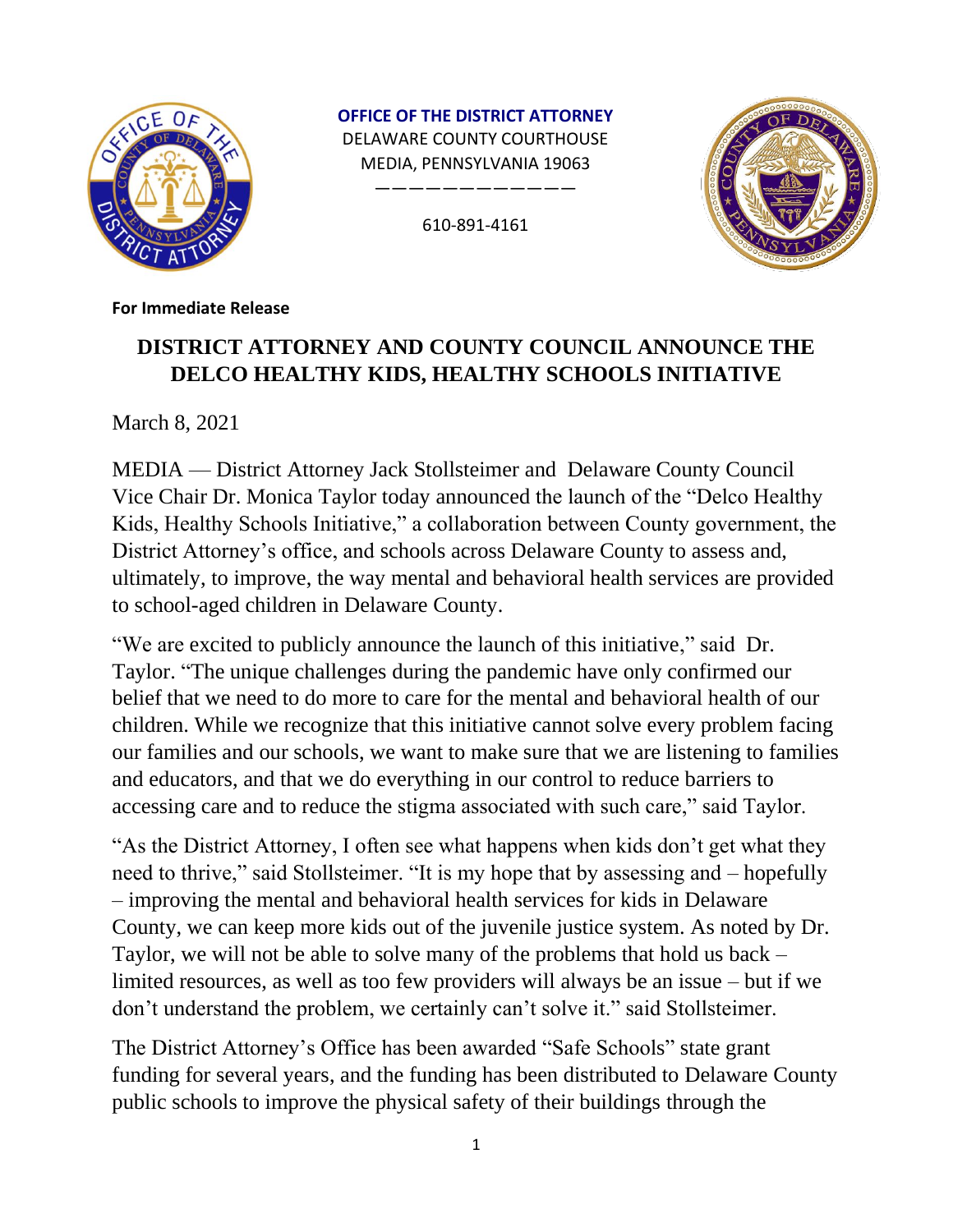purchase of locks, cameras and similar items. This year, for the first time, the District Attorney requested, and received, permission from the state to offer the funding to parochial schools for improvements to the physical safety of their buildings.

Last year DA Stollsteimer, Dr. Taylor, and Councilman Kevin Madden, reached out to a group of educators to ask what was the biggest challenge they faced in keeping their kids safe. The educators stated unequivocally that the most significant challenge to the safety of their schools were the untreated or inadequately treated mental and behavioral health needs of their students. As one educator stated the problem, "we can't discipline our way out of a mental health problem."

As a result of those conversations, the County and the District Attorney decided to invest some of its "Safe Schools" funding to hire a consultant to, first, conduct an assessment of the way in which mental and behavioral health services are accessed by and delivered to school-aged children in Delaware County, and second, to support a strategic planning process with a broad group of Delaware County leaders to improve those services. The County hired Bloom Planning to assist with this project. Beginning in December 2020, Bloom has interviewed more than 40 stakeholders, including educators, mental health providers, community organizations, and human services staff.

The success of the initiative will rely in part on the community's participation, and in announcing the initiative, the County and the District Attorney also requested the public's assistance. Bloom has prepared a brief survey which are available at <https://tinyurl.com/6sxpuyfn> (for families) and<https://tinyurl.com/4n4c26y4> (for school staff). Parents and school staff are encouraged to complete the survey, which should take approximately 5-10 minutes. The consultant is also working with schools (on a voluntary basis) to make the surveys available to their school communities through a variety of channels, consistent with each district's policies. All responses will be kept free of any identifying information, so complete confidentiality is assured. Additionally, individuals may sign up to be considered for focus groups to provide more in-depth input.

"Conversations with Delaware County educators served as the catalyst for the work we announced today," said Councilman Madden. "Educators have played a vital role in informing the work of our consultant in the design of this initiative. It is also critical that we reach out directly to our families, students, and staff so that we better understand their experience with the way mental and behavioral health services are delivered in Delaware County. Our hope is that families across the